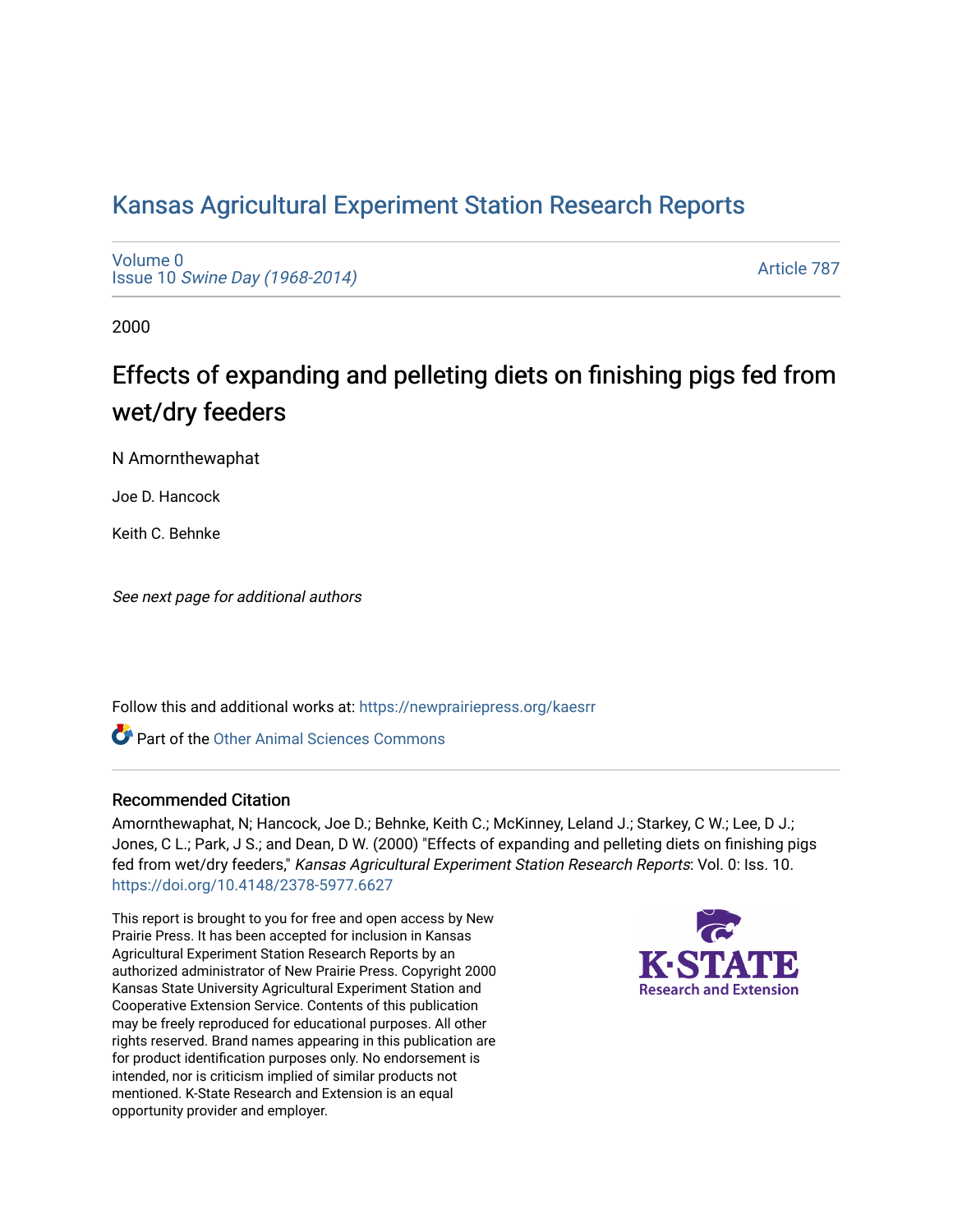### Effects of expanding and pelleting diets on finishing pigs fed from wet/dry feeders

#### Abstract

Pigs fed pelleted and expanded diets from wet/dry feeders had 4.4% greater ADG and 7.9 % greater efficiency of gain than pigs fed a mash diet. Also, trends for greater efficiencies of gain occurred among pigs fed expanded pellets vs standard pellets and expandate vs expanded pellets.; Swine Day, Manhattan, KS, November 16, 2000

#### Keywords

Swine day, 2000; Kansas Agricultural Experiment Station contribution; no. 01-138-S; Report of progress (Kansas State University. Agricultural Experiment Station and Cooperative Extension Service); 858; Swine; Expanding; Pelleting; Wet/Dry feeders; Finishing pigs

#### Creative Commons License



This work is licensed under a [Creative Commons Attribution 4.0 License](https://creativecommons.org/licenses/by/4.0/).

#### Authors

N Amornthewaphat, Joe D. Hancock, Keith C. Behnke, Leland J. McKinney, C W. Starkey, D J. Lee, C L. Jones, J S. Park, and D W. Dean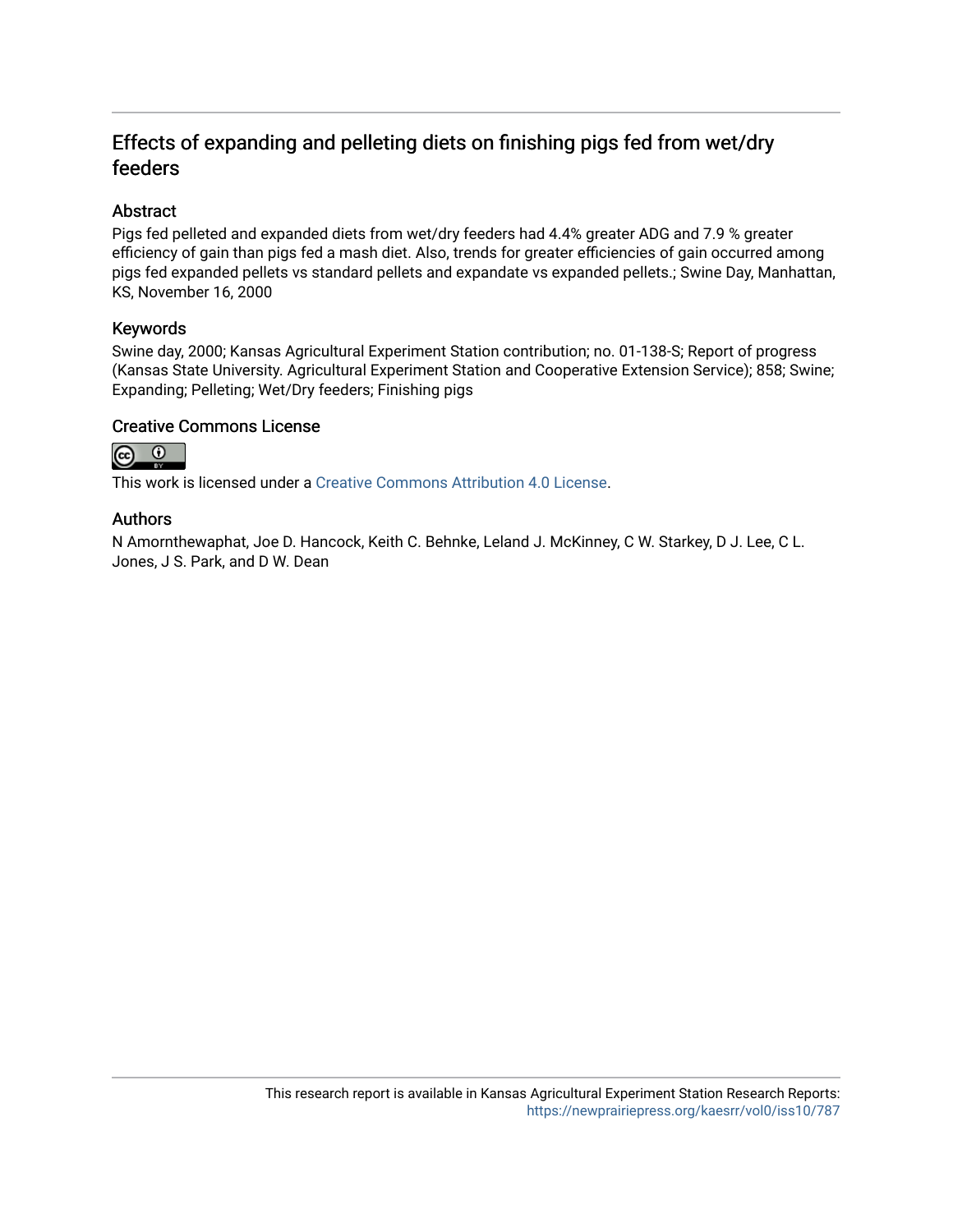#### **EFFECTS OF EXPANDING AND PELLETING DIETS ON FINISHING PIGS FED FROM WET/DRY FEEDERS<sup>1</sup>**

*N. Amornthewaphat, J. D. Hancock, K. C. Behnke, L. J. McKinney, C. W. Starkey, D. J. Lee, C. L. Jones, J. S. Park, and D. W. Dean*

#### **Summary**

Pigs fed pelleted and expanded diets from wet/dry feeders had 4.4% greater ADG and 7.9 % greater efficiency of gain than pigs fed a mash diet. Also, trends for greater efficiencies of gain occurred among pigs fed expanded pellets vs standard pellets and expandate vs expanded pellets.

(Key Words**:** Expanding, Pelleting, Wet/Dry Feeders, Finishing Pigs.)

#### **Introduction**

Previously reported data from our lab demonstrated that pelleting improved efficiency of growth by about 6% compared to meal diets. However, in other experiments, we observed similar improvements in efficiency of gain when a mash diet was fed through wet/dry feeders. Thus, we designed an experiment to determine if thermal processing (pelleting and expanding) are of benefit when pigs are fed from wet/dry feeders.

#### **Procedures**

A total of 208 finishing pigs (initial wt of 133 lb) was used in a 55-d growth assay. The pigs were blocked by initial weight and allotted to pen (based on gender and ancestry)with 13 pigs per pen and four pens per treatment. Treatments were: 1) mash, 2) standard pellet, 3) expandate, and 4) expanded pellets. The pigs were house in 6-ft  $\times$  16-ft pens with 50% solid concrete and

50% concrete slat flooring. Each pen had a wet/dry shelf feeder (Crystal Spring®, model F-5000, Omaha, NE) with a nipple waterer located at the base of the trough. Water meters (Neptune, Trident<sup>™, 5/8</sup> in.  $\times$  3/4 in., North Kansas City, MO) were installed in all pens to allow measurement of water disappearance.

Corn was ground through a roller mill (Roskamp Manufacturing, Model D, Ceder Falls, IA) to approximately 600 microns and used in diets formulate to .95% lysine, .6% Ca, and .5% P for 133 to 194 lb and .8% lysine, .5% Ca, and .45% P for 194 to 248 lb body weight. The pelleted diets were processed through a 30-horsepower pellet mill (30 HD Master Model, California Pellet Mill, San Francisco, CA) equipped with a die having 3/16-in. opening. Conditioning temperature was 180°F, and retention time in the conditioning chamber was 10 to15 seconds. Expandate was steam-conditioned processed through a 100 horsepower expander (Amandus-Kahl, Model OE15.2) at 333 psi and ground through a hammermill equipped with a 1/2-in screen. Expanded pellets were steam conditioned to 180°F for 10 to15 seconds at 333 psi and pelleted in the same pellet mill used for standard pellets. Production rate was held constant at 3000 lb/hour.

From d 46 to 51 of the experiment, pigs were fed their diets with .25% chromic oxide added as an indigestible marker. On d 51, samples of feces were collected (by rectal massage) from four pigs in each pen, pooled, and frozen for later analyzes. Concentration

<sup>1</sup>Appreciation is extended to Gro Master, Inc., Omaha, NE, for financial assistance with this project.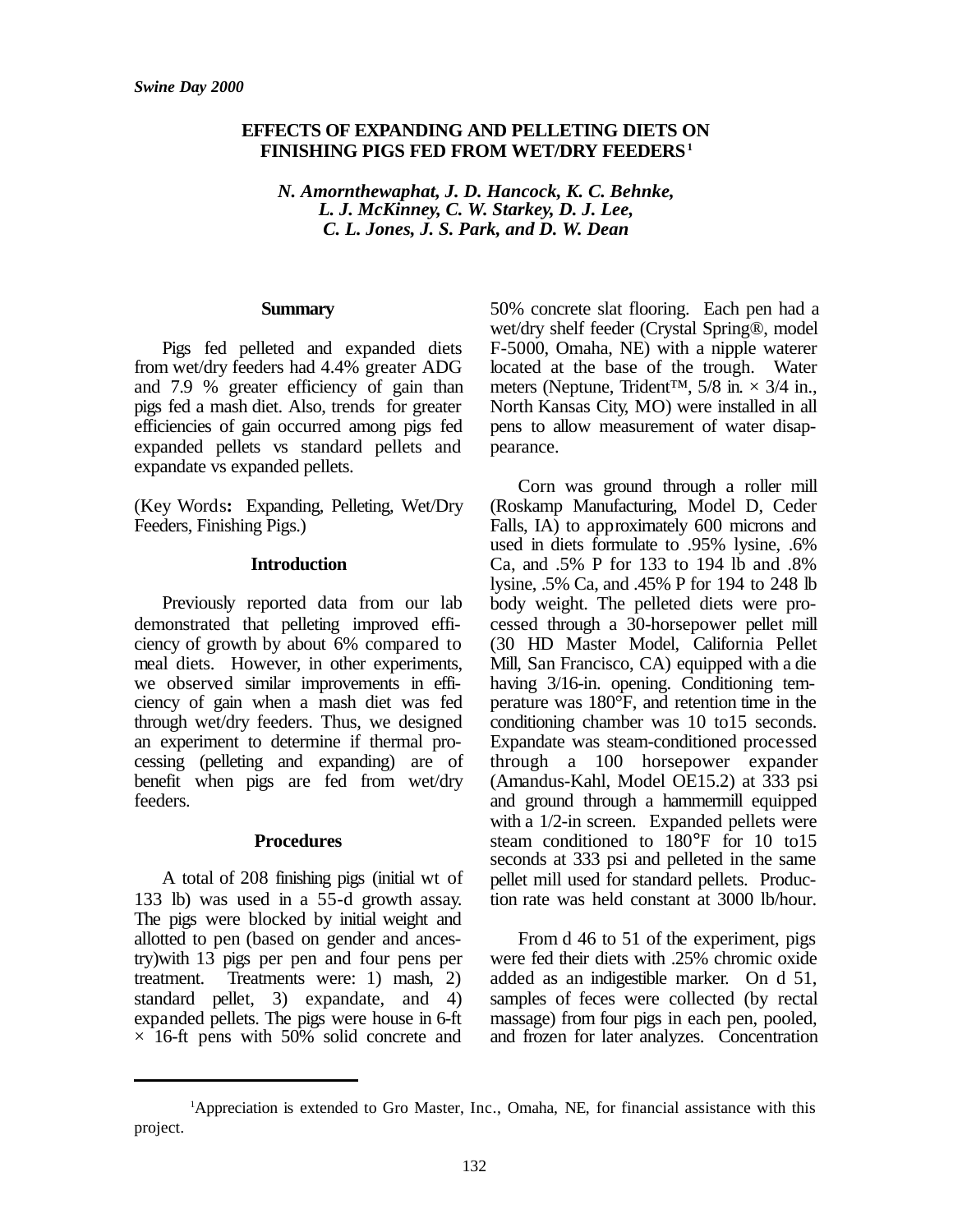of Cr, DM, and N in the feces and diets were determined to allow calculation of apparent digestibilities of DM and N.

On d 55, the pigs were slaughtered and hot carcass weights were recorded to allow calculation of dressing percentage. Last rib backfat thickness was measured with a ruler at the midline on each half of the split carcass. Hot carcass weight and last rib backfat thickness were used to calculate percentage fat-free lean (NPPC, 1994).

All data were analyzed using the GLM procedure of SAS with pen as the experimental unit. Hot carcass weight was used as a covariate for analyses of dressing percentage, last rib backfat thickness, and fat-free lean index.

#### **Results and Discussion**

For 133 to 194 lb, ADG was not affected by the dietary treatments, but pigs fed the thermally processed diets (pellets, expandate, and expanded pellets) tended (P<.10) to have greater efficiency of growth. From 194 to 248 lb, pigs fed thermally processed diets had 9.4% greater ADG and 11.4% lower F/G (P<.001) compared to those fed the mash control. For the overall experiment (133 to 248 lb), pigs fed thermally processed diets had  $4.4\%$  greater ADG (P<.04) and  $7.9\%$ greater efficiency of gain (P<.001) vs those fed the mash control. Expanding increased efficiency of growth beyond that seen with standard pellets  $(P < 0)$ , and expandate improved efficiency beyond that observed for expanded pellets (P<.02). Pigs fed thermally processed diets had 3.7 and 4.6 % greater digestibilities of DM and N compared to pigs fed the mash diet (P<.001) but digestibility of DM was greatest for pigs fed standard pellets (P<.01).

Pigs fed thermally processed diets had greater (P<.001) dressing percentage than pigs fed the mash control, and pigs fed expanded pellets had the greatest (P<.002) dressing percentage of all treatments. However, last rib backfat thickness and percentage carcass lean were not affected by diet  $(P>0.57)$ . In conclusion, thermally processed diets (pelleted and expanded) improved growth performance and digestibility of nutrients in finishing pigs fed from wet/dry feeders. Of the three thermal treatments, expandate supported the best gain/feed.

| Ingredient, %            | For 133 to 194 lb | For 194 to 248 lb |  |
|--------------------------|-------------------|-------------------|--|
| Corn                     | 75.62             | 80.78             |  |
| Soybean meal (46.5% CP)  | 20.71             | 15.62             |  |
| Soybean oil              | 1.00              | 1.00              |  |
| Lysine-HCl               | .16               | .15               |  |
| L-threonine              | .05               | .03               |  |
| Monocalcium phosphate    | 1.00              | .84               |  |
| Limestone                | .69               | .55               |  |
| Salt                     | .35               | .35               |  |
| KSU vitamin premix       | .15               | .15               |  |
| KSU mineral premix       | .15               | .15               |  |
| Antibitotic <sup>b</sup> | .13               | .13               |  |

**Table 1. Diet Compositions <sup>a</sup>**

 $\text{``Formulated to .95\%}$  lysine, .6% Ca, and .5% P for 133 to 194 lb and .8% lysine, .5% Ca, and .45% P for 194 to 248 lb.

**Provided 100g/ton tylosin.**